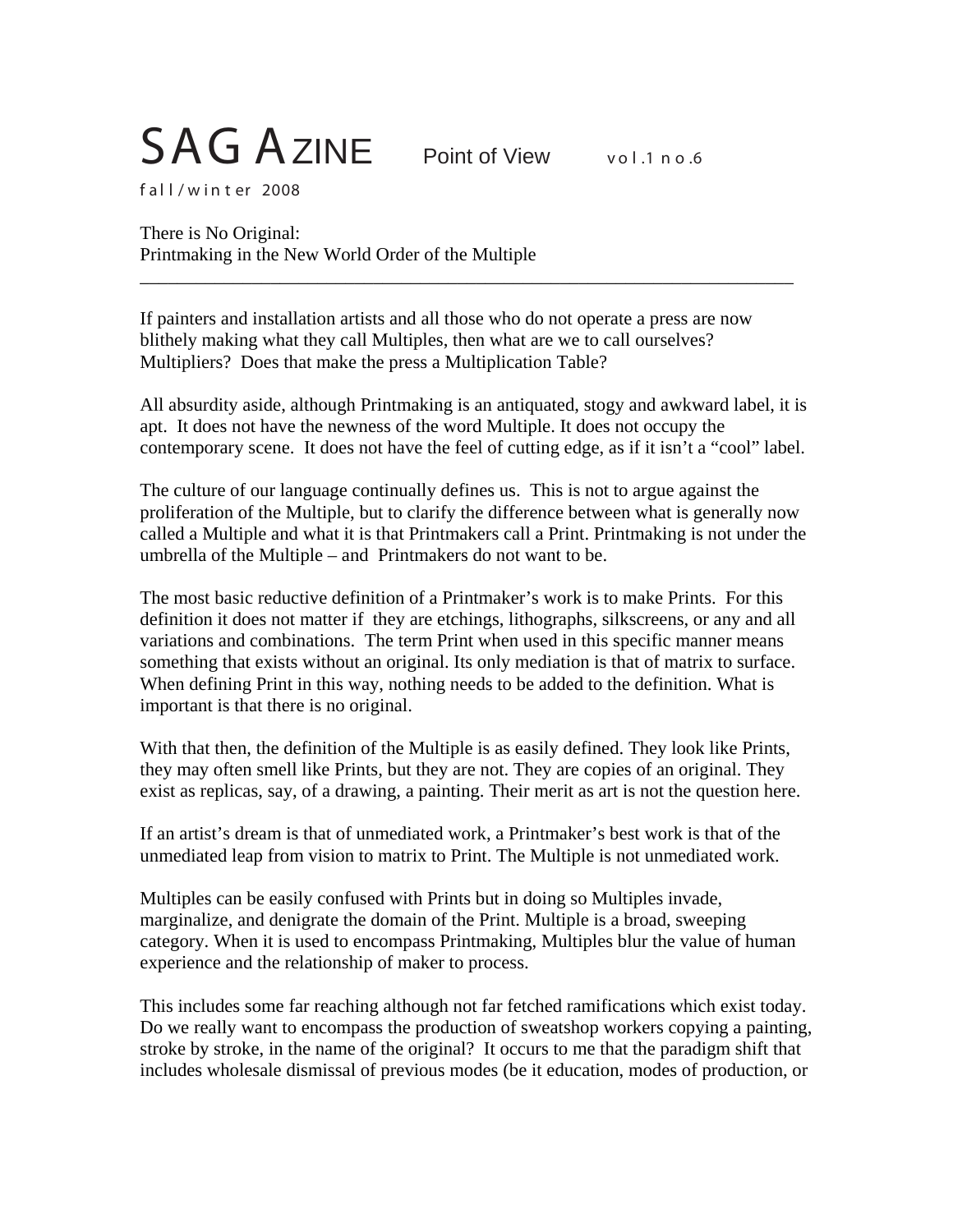lifestyle) can be thought of as highly arrogant. New generations turn from old, but wholesale dismissal of traditional values will require course correction.

For me, it is good enough to explore traditional issues such as color and line in the medium of Printmaking. Do we need to ask if the past is vital? The medium of Printmaking is owned by those who respect the process. It is one thing to be marginalized by the original intenders and makers. It is another to be co-opted through ill perceived similarities.

Given: Printmakers feel strongly that Printmaking is important. We talk about its endless possibilities. We talk about each print medium having its own character, its own reason for continuation, its particular interface with an artist/maker. We talk about Printmaking's importance today and, in addition, its continued, varied, and ethically changing role.

Years ago, I heard June Wayne speak in Philadelphia. At her lecture I took to heart her insights concerning our basic lack of information concerning the health of Printmaking especially on the college level. There may be evidence that print departments throughout the country are shrinking, losing ground, disappearing. Perhaps that may be true, but it is also true that our possibilities are without end, the power to communicate is first and foremost ours. It's in our nature, and it's inherent in our medium.

From the stenciled cave walls to forwarding emails, I often run a risk wondering, "What is not Print?" I see the world through a Printmaker's eyes. Within our discipline there is dimension but not edges, diversity but not boundaries. And there certainly must be discourse, but we cannot be subservient or seduced by the obfuscating language of the Multiple.

As information is power, then information will help us coalesce – map where we have been, reconstitute, integrate, form and inform, and help us continue our inventing and innovating. Printmaking in my mind is alive because it is so very not dead.

We are all in motion. It is my belief that we need to stop, collect and sort what we are doing as a whole, and the many ways we are doing it. To make our case vital we need not reinvent what exists. We need to gather/garner what we do, and how we do it. We need to look at our collective approaches from a pragmatic point of view, with the result being a broad based understanding of approaches as to the far-reaching nature of Printmaking.

We need to make Prints. We need to use Printmaking language. We're talking History here.

Shelley Thorstensen